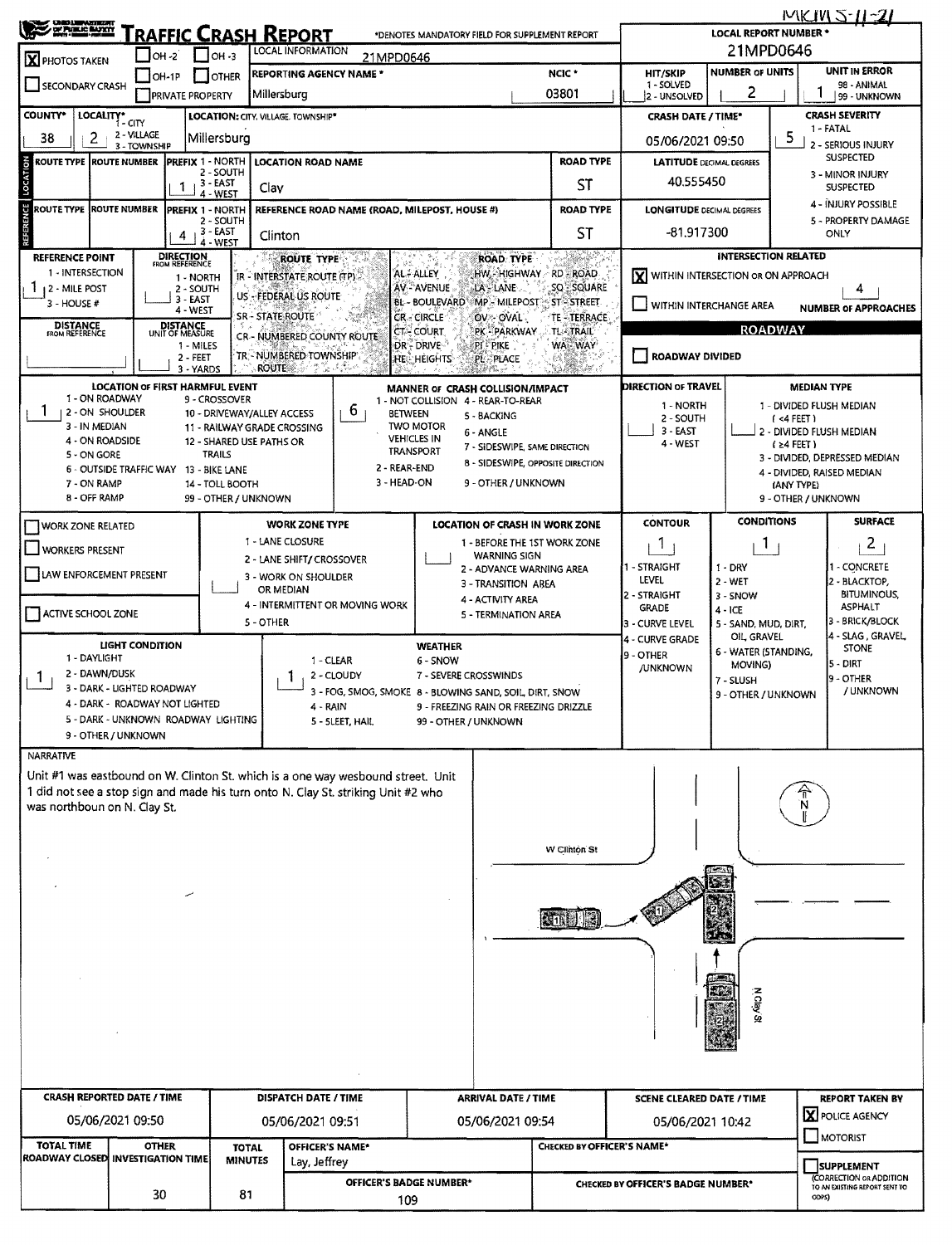|                                                                                                                                                                                         |                      |                                                         |                                                      |                            | <b>LOCAL REPORT NUMBER</b>                                         |
|-----------------------------------------------------------------------------------------------------------------------------------------------------------------------------------------|----------------------|---------------------------------------------------------|------------------------------------------------------|----------------------------|--------------------------------------------------------------------|
| <b>CHE DOWNTOOK</b>                                                                                                                                                                     |                      |                                                         |                                                      |                            | 21MPD0646                                                          |
| OWNER NAME: LAST, FIRST, MIDDLE ( L SAME AS DRIVER)<br>UNIT#                                                                                                                            |                      |                                                         | OWNER PHONE:INCLUDE AREA CODE (E) SAME AS DRIVER)    |                            | DAMAGE                                                             |
| HUMRICHHOUSER, KARL, M                                                                                                                                                                  |                      | 330-465-2835                                            |                                                      | 1 - NONE                   | <b>DAMAGE SCALE</b><br>3 - FUNCTIONAL DAMAGE                       |
| OWNER ADDRESS: STREET, CITY, STATE, ZIP ( E) SAME AS DRIVERY<br>14461 TR 464, LAKEVILLE, OH, 44638                                                                                      |                      |                                                         |                                                      | 2<br>2 - MINOR DAMAGE      | 4 - DISABLING DAMAGE                                               |
| COMMERCIAL CARRIER: NAME, ADDRESS, CITY, STATE, ZIP                                                                                                                                     |                      |                                                         | COMMERCIAL CARRIER PHONE: INCLUDE AREA CODE          |                            | 9 - UNKNOWN                                                        |
|                                                                                                                                                                                         |                      |                                                         |                                                      |                            | DAMAGED AREA(S)                                                    |
| LP STATE   LICENSE PLATE #<br><b>VEHICLE IDENTIFICATION #</b>                                                                                                                           |                      | <b>VEHICLE YEAR</b>                                     | <b>VEHICLE MAKE</b>                                  |                            | INDICATE ALL THAT APPLY                                            |
| JJH4159<br>OН<br>3TMCZ5AN4LM353479<br><b>INSURANCE COMPANY</b><br><b>INSURANCE POLICY #</b>                                                                                             |                      | 2020<br><b>COLOR</b>                                    | <b>TOYOTA</b><br><b>VEHICLE MODEL</b>                |                            |                                                                    |
| <b>INSURANCE</b><br>XVERIFIED<br><b>PROGRESSIVE</b><br>60142714                                                                                                                         |                      | <b>SIL</b>                                              | <b>OTHER/UNKNOWN</b>                                 |                            |                                                                    |
| <b>TYPE OF USE</b><br>US DOT #                                                                                                                                                          |                      | TOWED BY: COMPANY NAME                                  |                                                      |                            |                                                                    |
| IN EMERGENCY<br>GOVERNMENT<br>COMMERCIAL<br>ESPONSE<br><b>VEHICLE WEIGHT GVWR/GCWR</b>                                                                                                  |                      |                                                         | <b>HAZARDOUS MATERIAL</b>                            |                            |                                                                    |
| # OCCUPANTS<br><b>INTERLOCK</b><br>$1 - 10K$ LBS.<br><b>DEVICE</b><br><b>HIT/SKIP UNIT</b>                                                                                              |                      | <b>TMATERIAL</b><br><b>CLASS#</b><br>RELEASED           | PLACARD ID#                                          |                            |                                                                    |
| 2 - 10.001 - 26K LBS.<br><b>EQUIPPED</b><br>$3 - 26K$ LBS.                                                                                                                              |                      | PLACARD                                                 |                                                      |                            | 6                                                                  |
| 12 - GOLF CART<br>1 - PASSENGER CAR<br>6 - VAN (9-15 SEATS)<br>2 - PASSENGER VAN<br>7 - MOTORCYCLE 2-WHEELED<br>13 - SNOWMOBILE                                                         |                      | 18 - LIMO (LIVERY VEHICLE)<br>19 - BUS (16+ PASSENGERS) | 23 - PEDESTRIAN/SKATER<br>24 - WHEELCHAIR (ANY TYPE) |                            | u                                                                  |
| 4<br>(MINIVAN)<br><b>B - MOTORCYCLE 3-WHEELED</b><br>14 - SINGLE UNIT<br><b>TRUCK</b>                                                                                                   | 20 - OTHER VEHICLE   |                                                         | 25 - OTHER NON-MOTORIST                              |                            | 10                                                                 |
| UNIT TYPE 3 - SPORT UTILITY<br>9 - AUTOCYCLE<br>VEHICLE<br>15 - SEMI-TRACTOR<br>10 - MOPED OR MOTORIZED                                                                                 | 21 - HEAVY EQUIPMENT | 22 - ANIMAL WITH RIDER OR                               | 26 - BICYCLE<br>27 - TRAIN                           |                            | 9                                                                  |
| 4 - PICK UP<br><b>SICYCLE</b><br>16 - FARM EQUIPMENT<br>S - CARGO VAN<br>11 - ALL TERRAIN VEHICLE<br>17 - MOTORHOME                                                                     |                      | ANIMAL-DRAWN VEHICLE                                    | 99 - UNKNOWN OR HIT/SKIP                             |                            |                                                                    |
| (ATV/UTV)<br># of TRAILING UNITS                                                                                                                                                        |                      |                                                         |                                                      |                            | 12                                                                 |
| WAS VEHICLE OPERATING IN AUTONOMOUS<br>0 - NO AUTOMATION                                                                                                                                |                      | 3 - CONDITIONAL AUTOMATION 9 - UNKNOWN                  |                                                      |                            |                                                                    |
| MODE WHEN CRASH OCCURRED?<br>0<br>1 - DRIVER ASSISTANCE                                                                                                                                 |                      | 4 - HIGH AUTOMATION                                     |                                                      |                            |                                                                    |
| 2<br>1 - YES 2 - NO 9 - OTHER / UNKNOWN<br>AUTONOMOUS 2 - PARTIAL AUTOMATION 5 - FULL AUTOMATION<br><b>MODE LEVEL</b>                                                                   |                      |                                                         |                                                      |                            |                                                                    |
| 1 - NONE<br>6 - BUS - CHARTER/TOUR<br><b>11 - FIRE</b>                                                                                                                                  | 16 - FARM            |                                                         | 21 - MAIL CARRIER                                    |                            |                                                                    |
| 2 - TAXI<br>7 - BUS - INTERCITY<br>12 - MILITARY<br>3 - ELECTRONIC RIDE<br>8 - BUS - SHUTTLE<br>13 - POLICE                                                                             |                      | 17 - MOWING<br>18 - SNOW REMOVAL                        | 99 - OTHER / UNKNOWN                                 |                            |                                                                    |
| SHARING<br><b>SPECIAL</b><br>9 - BUS - OTHER<br>14 - PUBLIC UTILITY                                                                                                                     |                      | 19 - TOWING                                             |                                                      |                            |                                                                    |
| <b>FUNCTION 4 - SCHOOL TRANSPORT</b><br>10 - AMBULANCE<br>1S - CONSTRUCTION EQUIP,<br>5 - 8US - TRANSIT/COMMUTER                                                                        |                      | 20 - SAFETY SERVICE<br>PATROL                           |                                                      |                            | 12<br>12                                                           |
| 1 - NO CARGO BODY TYPE<br>4 - LOGGING<br>7 - GRAIN/CHIPS/GRAVEL                                                                                                                         | 11 - DUMP            |                                                         | 99 - OTHER / UNKNOWN                                 |                            |                                                                    |
| 1<br>/ NOT APPLICABLE<br>S - INTERMODAL<br>8 - POLE<br>$2 - BUS$<br>CARGO<br><b>CONTAINER CHASSIS</b>                                                                                   |                      | 12 - CONCRETE MIXER                                     |                                                      |                            | ΠT                                                                 |
| 9 - CARGO TANK<br>3 - VEHICLE TOWING<br>6 - CARGOVAN<br><b>BODY</b><br>10 - FLAT BED<br>ANOTHER MOTOR VEHICLE<br><b>/ENCLOSED BOX</b>                                                   |                      | 13 - AUTO TRANSPORTER<br>14 - GARBAGE/REFUSE            |                                                      |                            | 18<br>9<br>з<br>9<br>-3<br>з                                       |
| <b>TYPE</b><br>1 - TURN SIGNALS<br>4 - BRAKES<br>7 - WORN OR SLICK TIRES                                                                                                                |                      | 9 - MOTOR TROUBLE                                       | 99 - OTHER / UNKNOWN                                 |                            |                                                                    |
| 2 - HEAD LAMPS<br>S - STEERING<br>8 - TRAILER EQUIPMENT<br><b>VEHICLE</b>                                                                                                               |                      | 10 - DISABLED FROM PRIOR                                |                                                      |                            |                                                                    |
| DEFECTIVE<br>3 - TAIL LAMPS<br><b>6 - TIRE BLOWOUT</b><br><b>DEFECTS</b>                                                                                                                |                      | <b>ACCIDENT</b>                                         |                                                      | $\Box$ - NO DAMAGE [ 0 ]   | UNDERCARRIAGE [ 14 ]                                               |
| 1 - INTERSECTION -<br>4 - MIDBLOCK -<br>7 - SHOULDER/ROADSIDE                                                                                                                           |                      | 10 - DRIVEWAY ACCESS                                    | 99 - OTHER / UNKNOWN                                 |                            |                                                                    |
| MARKED CROSSWALK<br>MARKED CROSSWALK<br>8 - SIDEWALK<br>NON-MOTORIST 2 - INTERSECTION -<br>S - TRAVEL LANE -                                                                            |                      | 11 - SHARED USE PATHS<br><b>OR TRAILS</b>               |                                                      | $\Box$ -TOP [13]           | $\Box$ - ALL AREAS [ 15 ]                                          |
| 9 - MEDIAN/CROSSING<br><b>LOCATION</b><br>UNMARKED CROSSWALK<br>OTHER LOCATION<br><b>ISLAND</b><br>AT IMPACT 3 - INTERSECTION - OTHER<br><b>6 - BICYCLE LANE</b>                        |                      | 12 - FIRST RESPONDER<br>AT INCIDENT SCENE               |                                                      |                            | $\Box$ - UNIT NOT AT SCENE [16]                                    |
| 9 - LEAVING TRAFFIC<br>1 - STRAIGHT AHEAD<br>1 - NON-CONTACT<br>LANE<br>2 - BACKING                                                                                                     |                      | 15 - WALKING, RUNNING,<br>JOGGING, PLAYING              | 21 - STANDING OUTSIDE<br>DISABLED VEHICLE            |                            | <b>INITIAL POINT OF CONTACT</b>                                    |
| 2 - NON-COLLISION<br>10 - PARKED<br>3 - CHANGING LANES<br>6<br>3                                                                                                                        |                      | 16 - WORKING                                            | 99 - OTHER / UNKNOWN                                 | 0 - NO DAMAGE              | 14 - UNDERCARRIAGE                                                 |
| 4 - OVERTAKING/PASSING<br>11 - SLOWING OR STOPPED<br>3 - STRIKING<br>PRE-CRASH 5 - MAKING RIGHT TURN<br>IN TRAFFIC<br><b>ACTION</b><br>4 - STRUCK                                       |                      | 17 - PUSHING VEHICLE<br>18 - APPROACHING OR             |                                                      | T.<br><b>DIAGRAM</b>       | 1-12 - REFER TO UNIT 15 - VEHICLE NOT AT SCENE                     |
| <b>ACTIONS 6 - MAKING LEFT TURN</b><br>12 - DRIVERLESS<br>S - BOTH STRIKING<br>7 - MAKING U-TURN<br>13 - NEGOTIATING A CURVE                                                            |                      | LEAVING VEHICLE<br>19 - STANDING                        |                                                      | $13 - TOP$                 | 99 - UNKNOWN                                                       |
| <b>&amp; STRUCK</b><br><b>B - ENTERING TRAFFIC</b><br>14 - ENTERING OR CROSSING<br>LANE<br>9 - OTHER / UNKNOWN<br>SPECIFIED LOCATION                                                    |                      | 20 - OTHER NON-MOTORIST                                 |                                                      |                            | TRAFFIC                                                            |
| 8 - FOLLOWING TOO CLOSE 13 - IMPROPER START FROM<br>1 - NONE                                                                                                                            |                      | 18 - OPERATING DEFECTIVE                                | 23 - OPENING DOOR INTO                               | TRAFFICWAY FLOW            | TRAFFIC CONTROL                                                    |
| /ACDA<br>A PARKED POSITION<br>2 - FAILURE TO YIELD<br>3 - RAN RED LIGHT<br>9 - IMPROPER LANE<br>14 - STOPPED OR PARKED                                                                  |                      | <b>EQUIPMENT</b><br>19 - LOAD SHIFTING                  | <b>ROADWAY</b><br>99 - OTHER IMPROPER                | 1 - ONE-WAY<br>2 - TWO-WAY | 1 - ROUNDABOUT 4 - STOP SIGN                                       |
| CHANGE<br><b>ILLEGALLY</b><br>4 - RAN STOP SIGN<br>16<br>5 - UNSAFE SPEED<br>10 - IMPROPER PASSING<br>15 - SWERVING TO AVOID                                                            |                      | /FALLING/SPILLING<br>20 - IMPROPER CROSSING             | <b>ACTION</b>                                        | 2                          | 2 - SIGNAL<br>S - YIELD SIGN<br>6<br>3 - FLASHER<br>6 - NO CONTROL |
| CONTRIBUTING 6 - IMPROPER TURN<br>16 - WRONG WAY<br>11 - DROVE OFF ROAD<br>CIRCUMSTANCES 7 - LEFT OF CENTER<br>12 - IMPROPER BACKING<br>17 - VISION OBSTRUCTION                         |                      | 21 - LYING IN ROADWAY<br>22 - NOT DISCERNIBLE           |                                                      | # or THROUGH LANES         | RAIL GRADE CROSSING                                                |
|                                                                                                                                                                                         |                      |                                                         |                                                      | ON ROAD                    | 1 - NOT INVLOVED                                                   |
| <b>SEQUENCE OF EVENTS</b><br>.<br>1999 - Paris Marie II, mars and a family for the form of the second state of the form of the Second Second Se<br>ششت بـ EVENTS.                       |                      |                                                         |                                                      | $\mathbf{2}$               | 2 - INVOLVED-ACTIVE CROSSING<br>3 - INVOLVED-PASSIVE CROSSING      |
| 1 - OVERTURN/ROLLOVER<br>7 - SEPARATION OF UNITS<br>12 - DOWNHILL RUNAWAY<br>20<br>11<br>2 - FIRE/EXPLOSION<br>13 - OTHER NON-COLLISION 20 - MOTOR VEHICLE IN<br>8 - RAN OFF ROAD RIGHT |                      | 19 - ANIMAL -OTHER                                      | 23 - STRUCK BY FALLING,<br>SHIFTING CARGO OR         |                            |                                                                    |
| 3 - IMMERSION<br>9 - RAN OFF ROAD LEFT<br>14 - PEDESTRIAN<br>4 - JACKKNIFE<br>10 - CROSS MEDIAN<br>15 - PEDALCYCLE                                                                      |                      | TRANSPORT<br>21 - PARKED MOTOR                          | ANYTHING SET IN<br>MOTION BY A MOTOR                 |                            | UNIT / NON-MOTORIST DIRECTION<br>1 - NORTH<br>5 - NORTHEAST        |
| 2<br>5 - CARGO / EQUIPMENT<br>11 - CROSS CENTERLINE -<br>16 - RAILWAY VEHICLE<br>LOSS OR SHIFT<br>OPPOSITE DIRECTION                                                                    |                      | VEHICLE<br>22 - WORK ZONE                               | <b>VEHICLE</b><br>24 - OTHER MOVABLE                 |                            | 2 - SOUTH<br>6 - NORTHWEST                                         |
| 17 - ANIMAL - FARM<br>OF TRAVEL<br>6 - EQUIPMENT FAILURE<br>18 - ANIMAL - DEER<br>3                                                                                                     |                      | MAINTENANCE<br><b>EQUIPMENT</b>                         | OBJECT                                               | $FROM$ $4$<br>τoΙ          | 3 - EAST<br>7 - SOUTHEAST<br>4 - WEST<br>8 - SOUTHWEST             |
| . COLLISION.WITH FIXED.OBJECT. - STRUCK .                                                                                                                                               |                      |                                                         |                                                      |                            | 9 - OTHER / UNKNOWN                                                |
| 3B - OVERHEAD SIGN POST<br>25 - IMPACT ATTENUATOR 31 - GUARDRAIL END<br>/ CRASH CUSHION<br>32 - PORTABLE BARRIER<br>39 - LIGHT / LUMINARIES                                             | <b>46 - FENCE</b>    | 45 - EMBANKMENT                                         | 52 - BUILDING<br>53 - TUNNEL                         | UNIT SPEED                 | DETECTED SPEED                                                     |
| 26 - BRIDGE OVERHEAD<br>33 - MEDIAN CABLE BARRIER<br><b>SUPPORT</b><br><b>STRUCTURE</b><br>34 - MEDIAN GUARDRAIL<br>40 - UTIUTY POLE                                                    | 48 - TREE            | 47 - MAILBOX                                            | 54 - OTHER FIXED<br>OBJECT                           |                            |                                                                    |
| 5<br>BARRIER<br>27 - BRIDGE PIER OR<br>41 - OTHER POST, POLE<br>OR SUPPORT<br><b>ABUTMENT</b><br>3S - MEDIAN CONCRETE                                                                   |                      | 49 - FIRE HYDRANT<br>SO - WORK ZONE                     | 99 - OTHER / UNKNOWN                                 | 25                         | 1 - STATED / ESTIMATED SPEED                                       |
| 28 - BRIDGE PARAPET<br><b>BARRIER</b><br>42 - CULVERT<br>6<br>36 - MEDIAN OTHER BARRIER 43 - CURB<br>29 - BRIDGE RAIL                                                                   |                      | MAINTENANCE<br>EQUIPMENT                                |                                                      | <b>POSTED SPEED</b>        | 1<br>2 - CALCULATED / EDR                                          |
| 30 - GUARDRAIL FACE<br>37 - TRAFFIC SIGN POST<br>44 - DITCH                                                                                                                             | S1 - WALL            |                                                         |                                                      |                            | 3 - UNDETERMINED                                                   |
| FIRST HARMFUL EVENT<br>MOST HARMFUL EVENT                                                                                                                                               |                      |                                                         |                                                      | 25                         |                                                                    |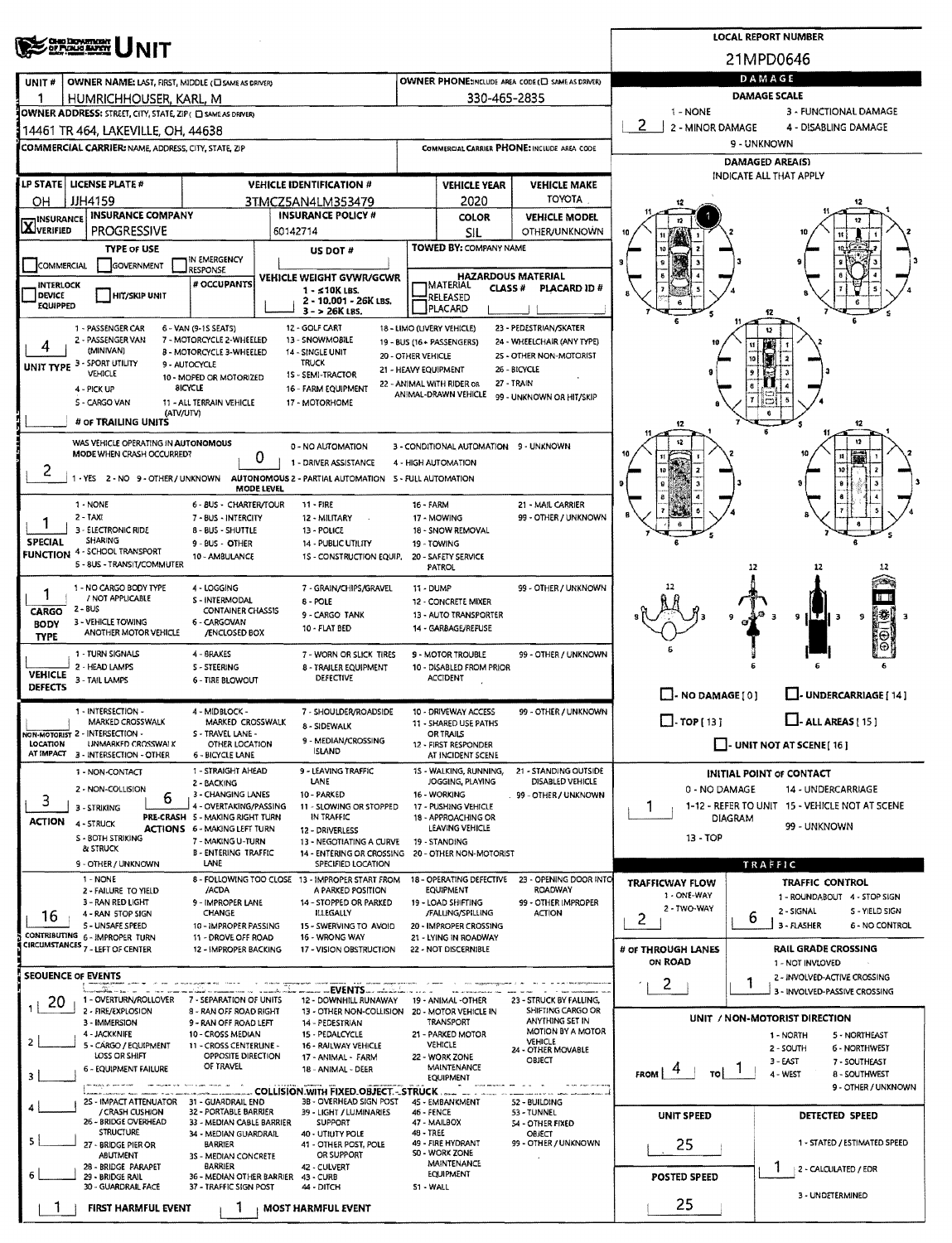|                                  | <b>CHO DEPARTMENT</b><br>OF PUBLIC BAFETY                                      |                                                                        |                   |                                                                                |                    |                                                   |                                                       |                             |         | <b>LOCAL REPORT NUMBER</b>                                      |
|----------------------------------|--------------------------------------------------------------------------------|------------------------------------------------------------------------|-------------------|--------------------------------------------------------------------------------|--------------------|---------------------------------------------------|-------------------------------------------------------|-----------------------------|---------|-----------------------------------------------------------------|
|                                  |                                                                                |                                                                        |                   |                                                                                |                    |                                                   |                                                       |                             |         | 21MPD0646                                                       |
| UNIT#                            | OWNER NAME: LAST, FIRST, MIDDLE (C) SAME AS DRIVERY                            |                                                                        |                   |                                                                                |                    |                                                   | OWNER PHONE:INCLUDE AREA CODE (E) SAME AS DRIVER)     |                             |         | DAMAGE                                                          |
| 2                                | GOODWILL OF WAYNE A INC.                                                       |                                                                        |                   |                                                                                |                    | 330-264-1300                                      |                                                       |                             |         | <b>DAMAGE SCALE</b>                                             |
|                                  | OWNER ADDRESS: STREET, CITY, STATE, ZIP ( C) SAME AS DRIVERI                   |                                                                        |                   |                                                                                |                    |                                                   |                                                       | 1 - NONE<br>2               |         | 3 - FUNCTIONAL DAMAGE                                           |
|                                  | 1034 NOLD AVE, WOOSTER, OH, 44691                                              |                                                                        |                   |                                                                                |                    |                                                   |                                                       | 2 - MINOR DAMAGE            |         | 4 - DISABLING DAMAGE<br>9 - UNKNOWN                             |
|                                  | <b>COMMERCIAL CARRIER: NAME, ADDRESS, CITY, STATE, ZIP</b>                     |                                                                        |                   |                                                                                |                    |                                                   | COMMERCIAL CARRIER PHONE: INCLUDE AREA CODE           |                             |         | <b>DAMAGED AREA(S)</b>                                          |
|                                  | LP STATE   LICENSE PLATE #                                                     |                                                                        |                   | <b>VEHICLE IDENTIFICATION #</b>                                                |                    | <b>VEHICLE YEAR</b>                               | <b>VEHICLE MAKE</b>                                   |                             |         | INDICATE ALL THAT APPLY                                         |
| OH                               | PDE1979                                                                        |                                                                        |                   | 1FDWE3FL9EDA93885                                                              |                    | 2014                                              | <b>FORD</b>                                           | 12                          |         |                                                                 |
| <b>TINSURANCE</b>                | <b>INSURANCE COMPANY</b>                                                       |                                                                        |                   | <b>INSURANCE POLICY #</b>                                                      |                    | <b>COLOR</b>                                      | <b>VEHICLE MODEL</b>                                  | 12                          |         |                                                                 |
| <b>X</b> VERIFIED                | CINCINATTI                                                                     |                                                                        |                   | EBA0327445                                                                     |                    | WHI                                               | <b>OTHER/UNKNOWN</b>                                  |                             |         |                                                                 |
|                                  | <b>TYPE OF USE</b>                                                             | IN EMERGENCY                                                           |                   | US DOT #                                                                       |                    | TOWED BY: COMPANY NAME                            |                                                       |                             |         |                                                                 |
| COMMERCIAL                       | GOVERNMENT                                                                     | <b>RESPONSE</b>                                                        |                   | VEHICLE WEIGHT GVWR/GCWR                                                       |                    |                                                   | <b>HAZARDOUS MATERIAL</b>                             |                             |         |                                                                 |
| INTERLOCK<br><b>DEVICE</b>       | HIT/SKIP UNIT                                                                  | # OCCUPANTS                                                            |                   | $1 - 10K$ LBS.<br>2 - 10.001 - 26K LBS.                                        |                    | <b>IMATERIAL</b><br><b>CLASS #</b><br>RELEASED    | PLACARD ID#                                           |                             |         |                                                                 |
| <b>EQUIPPED</b>                  |                                                                                |                                                                        |                   | $3 - 26K$ LBS.                                                                 |                    | PLACARD                                           |                                                       |                             |         | 12                                                              |
|                                  | 1 - PASSENGER CAR<br>2 - PASSENGER VAN                                         | 6 - VAN (9-15 SEATS)<br>7 - MOTORCYCLE 2-WHEELED                       |                   | 12 - GOLF CART<br>13 - SNOWMOBILE                                              |                    | 18 - LIMO (LIVERY VEHICLE)                        | 23 - PEDESTRIAN/SKATER                                |                             |         |                                                                 |
| 14                               | (MINIVAN)                                                                      | 8 - MOTORCYCLE 3-WHEELED                                               |                   | 14 - SINGLE UNIT                                                               | 20 - OTHER VEHICLE | 19 - BUS (16+ PASSENGERS)                         | 24 - WHEELCHAIR (ANY TYPE)<br>25 - OTHER NON-MOTORIST |                             |         |                                                                 |
|                                  | UNIT TYPE 3 - SPORT UTILITY<br>VEHICLE                                         | 9 - AUTOCYCLE<br>10 - MOPED OR MOTORIZED                               |                   | <b>TRUCK</b><br>15 - SEMI-TRACTOR                                              |                    | 21 - HEAVY EQUIPMENT                              | 26 - BICYCLE                                          |                             |         |                                                                 |
|                                  | 4 - PICK UP                                                                    | <b>BICYCLE</b>                                                         |                   | 16 - FARM EQUIPMENT                                                            |                    | 22 - ANIMAL WITH RIDER OR<br>ANIMAL-DRAWN VEHICLE | 27 - TRAIN<br>99 - UNKNOWN OR HIT/SKIP                |                             |         |                                                                 |
|                                  | 5 - CARGO VAN<br>(ATV/UTV)                                                     | 11 - ALL TERRAIN VEHICLE                                               |                   | 17 - MOTORHOME                                                                 |                    |                                                   |                                                       |                             |         |                                                                 |
|                                  | # OF TRAILING UNITS                                                            |                                                                        |                   |                                                                                |                    |                                                   |                                                       | 12                          |         | 12                                                              |
|                                  | WAS VEHICLE OPERATING IN AUTONOMOUS<br>MODE WHEN CRASH OCCURRED?               |                                                                        | 0                 | 0 - NO AUTOMATION                                                              |                    | 3 - CONDITIONAL AUTOMATION 9 - UNKNOWN            |                                                       | 12                          |         | 12                                                              |
| 2                                | 1 - YES 2 - NO 9 - OTHER / UNKNOWN                                             |                                                                        |                   | 1 - DRIVER ASSISTANCE<br>AUTONOMOUS 2 - PARTIAL AUTOMATION 5 - FULL AUTOMATION |                    | 4 - HIGH AUTOMATION                               |                                                       |                             |         |                                                                 |
|                                  |                                                                                |                                                                        | <b>MODE LEVEL</b> |                                                                                |                    |                                                   |                                                       |                             |         |                                                                 |
|                                  | 1 - NONE<br>$2 - TAXI$                                                         | 6 - BUS - CHARTER/TOUR<br>7 - BUS - INTERCITY                          |                   | $11 - FIRE$<br>12 - MILITARY                                                   | 16 FARM            | 17 - MOWING                                       | 21 - MAIL CARRIER<br>99 - OTHER / UNKNOWN             |                             |         |                                                                 |
|                                  | 3 - ELECTRONIC RIDE                                                            | 8 - BUS - SHUTTLE                                                      |                   | 13 - POLICE                                                                    |                    | 18 - SNOW REMOVAL                                 |                                                       |                             |         |                                                                 |
| <b>SPECIAL</b>                   | <b>SHARING</b><br><b>FUNCTION 4 - SCHOOL TRANSPORT</b>                         | 9 - BUS - OTHER<br>10 - AMBULANCE                                      |                   | 14 - PUBLIC UTILITY<br>15 - CONSTRUCTION EQUIP.                                |                    | 19 - TOWING<br>20 - SAFETY SERVICE                |                                                       |                             |         |                                                                 |
|                                  | 5 - 8US - TRANSIT/COMMUTER                                                     |                                                                        |                   |                                                                                |                    | PATROL                                            |                                                       |                             | 12      | 12                                                              |
|                                  | 1 - NO CARGO BODY TYPE                                                         | 4 - LOGGING                                                            |                   | 7 - GRAIN/CHIPS/GRAVEL                                                         | 11 - DUMP          |                                                   | 99 - OTHER / UNKNOWN                                  |                             |         |                                                                 |
| CARGO                            | / NOT APPLICABLE<br>$2 - 8US$                                                  | <b>S-INTERMODAL</b><br><b>CONTAINER CHASSIS</b>                        |                   | 8 - POLE<br>9 - CARGO TANK                                                     |                    | 12 - CONCRETE MIXER<br>13 - AUTO TRANSPORTER      |                                                       |                             |         | TГ<br>签                                                         |
| <b>BODY</b>                      | 3 - VEHICLE TOWING<br>ANOTHER MOTOR VEHICLE                                    | 6 - CARGOVAN<br>/ENCLOSED BOX                                          |                   | 10 - FLAT BED                                                                  |                    | 14 - GARBAGE/REFUSE                               |                                                       |                             |         | IŦ<br>9<br>9 H<br>- 3                                           |
| <b>TYPE</b>                      | 1 - TURN SIGNALS                                                               | 4 - BRAKES                                                             |                   | 7 - WORN OR SLICK TIRES                                                        |                    | 9 - MOTOR TROUBLE                                 | 99 - OTHER / UNKNOWN                                  |                             |         |                                                                 |
|                                  | 2 - HEAD LAMPS                                                                 | S - STEERING                                                           |                   | 8 - TRAILER EQUIPMENT                                                          |                    | 10 - DISABLED FROM PRIOR                          |                                                       |                             |         |                                                                 |
| <b>VEHICLE</b><br><b>DEFECTS</b> | 3 - TAIL LAMPS                                                                 | <b>6 - TIRE BLOWOUT</b>                                                |                   | <b>DEFECTIVE</b>                                                               |                    | <b>ACCIDENT</b>                                   |                                                       |                             |         | UNDERCARRIAGE [14]                                              |
|                                  | 1 - INTERSECTION -                                                             | 4 - MIDBLOCK -                                                         |                   | 7 - SHOULDER/ROADSIDE                                                          |                    | 10 - DRIVEWAY ACCESS                              | 99 - OTHER / UNKNOWN                                  | $\Box$ - NO DAMAGE [ 0 ]    |         |                                                                 |
|                                  | MARKED CROSSWALK<br>NON-MOTORIST 2 - INTERSECTION -                            | MARKED CROSSWALK                                                       |                   | 8 - SIDEWALK                                                                   |                    | 11 - SHARED USE PATHS                             |                                                       | $\Box$ -TOP[13]             |         | $\Box$ - ALL AREAS [ 15 ]                                       |
| LOCATION                         | UNMARKED CROSSWALK                                                             | 5 - TRAVEL LANE -<br>OTHER LOCATION                                    |                   | 9 - MEDIAN/CROSSING<br><b>ISLAND</b>                                           |                    | OR TRAILS<br>12 - FIRST RESPONDER                 |                                                       |                             |         | $\Box$ - UNIT NOT AT SCENE[16]                                  |
|                                  | AT IMPACT 3 - INTERSECTION - OTHER<br>1 - NON-CONTACT                          | <b>6 - BICYCLE LANE</b><br>1 - STRAIGHT AHEAD                          |                   | 9 - LEAVING TRAFFIC                                                            |                    | AT INCIDENT SCENE<br>15 - WALKING, RUNNING,       | 21 - STANDING OUTSIDE                                 |                             |         | INITIAL POINT OF CONTACT                                        |
|                                  | 2 - NON-COLLISION                                                              | 2 - BACKING                                                            |                   | LANE                                                                           |                    | JOGGING, PLAYING                                  | DISABLED VEHICLE                                      | 0 - NO DAMAGE               |         | <b>14 - UNDERCARRIAGE</b>                                       |
| 4                                | 1<br>3 - STRIKING                                                              | 3 - CHANGING LANES<br>4 - OVERTAKING/PASSING                           |                   | 10 - PARKED<br>11 - SLOWING OR STOPPED                                         |                    | 16 - WORKING<br>17 - PUSHING VEHICLE              | 99 - OTHER / UNKNOWN                                  | 10                          |         | 1-12 - REFER TO UNIT 15 - VEHICLE NOT AT SCENE                  |
| <b>ACTION</b>                    | 4 - STRUCK                                                                     | PRE-CRASH 5 - MAKING RIGHT TURN<br><b>ACTIONS 6 - MAKING LEFT TURN</b> |                   | IN TRAFFIC<br>12 - DRIVERLESS                                                  |                    | 18 - APPROACHING OR<br>LEAVING VEHICLE            |                                                       |                             | DIAGRAM | 99 - UNKNOWN                                                    |
|                                  | <b>5 - BOTH STRIKING</b><br>& STRUCK                                           | 7 - MAKING U-TURN<br>8 - ENTERING TRAFFIC                              |                   | 13 - NEGOTIATING A CURVE                                                       |                    | 19 - STANDING                                     |                                                       | 13 - TOP                    |         |                                                                 |
|                                  | 9 - OTHER / UNKNOWN                                                            | LANE                                                                   |                   | 14 - ENTERING OR CROSSING<br>SPECIFIED LOCATION                                |                    | 20 - OTHER NON-MOTORIST                           |                                                       |                             |         | TRAFFIC                                                         |
|                                  | 1 - NONE<br>2 - FAILURE TO YIELD                                               | /ACDA                                                                  |                   | 8 - FOLLOWING TOO CLOSE 13 - IMPROPER START FROM<br>A PARKED POSITION          |                    | 18 - OPERATING DEFECTIVE<br>EQUIPMENT             | 23 - OPENING DOOR INTO<br>ROADWAY                     | TRAFFICWAY FLOW             |         | <b>TRAFFIC CONTROL</b>                                          |
|                                  | 3 - RAN RED LIGHT                                                              | 9 - IMPROPER LANE<br>CHANGE                                            |                   | 14 - STOPPED OR PARKED<br><b>ILLEGALLY</b>                                     |                    | 19 - LOAD SHIFTING<br>/FALUNG/SPILLING            | 99 - OTHER IMPROPER<br><b>ACTION</b>                  | 1 - ONE-WAY<br>2 - TWO-WAY  |         | 1 - ROUNDABOUT 4 - STOP SIGN<br>2 - SIGNAL<br>5 - YIELD SIGN    |
|                                  | 4 - RAN STOP SIGN<br>5 - UNSAFE SPEED                                          | 10 - IMPROPER PASSING                                                  |                   | 15 - SWERVING TO AVOID                                                         |                    | 20 - IMPROPER CROSSING                            |                                                       | 2                           | b       | 3 - FLASHER<br>6 - NO CONTROL                                   |
|                                  | CONTRIBUTING 6 - IMPROPER TLIRN<br>CIRCUMSTANCES <sub>7</sub> - LEFT OF CENTER | 11 - DROVE OFF ROAD<br>12 - IMPROPER BACKING                           |                   | 16 - WRONG WAY<br>17 - VISION OBSTRUCTION                                      |                    | 21 - LYING IN ROADWAY<br>22 - NOT DISCERNIBLE     |                                                       | # OF THROUGH LANES          |         | <b>RAIL GRADE CROSSING</b>                                      |
|                                  |                                                                                |                                                                        |                   |                                                                                |                    |                                                   |                                                       | ON ROAD                     |         | 1 - NOT INVLOVED                                                |
|                                  | <b>SEQUENCE OF EVENTS</b>                                                      |                                                                        |                   | EVENTS                                                                         |                    |                                                   |                                                       | 2                           |         | 2 - INVOLVED-ACTIVE CROSSING                                    |
| 20                               | 1 - OVERTURN/ROLLOVER                                                          | 7 - SEPARATION OF UNITS                                                |                   | 12 - DOWNHILL RUNAWAY                                                          |                    | 19 - ANIMAL -OTHER                                | 23 - STRUCK BY FALLING,<br>SHIFTING CARGO OR          |                             |         | 3 - INVOLVED-PASSIVE CROSSING                                   |
|                                  | 2 - FIRE/EXPLOSION<br>3 - IMMERSION                                            | 8 - RAN OFF ROAD RIGHT<br>9 - RAN OFF ROAD LEFT                        |                   | 13 - OTHER NON-COLLISION 20 - MOTOR VEHICLE IN<br>14 - PEDESTRIAN              |                    | TRANSPORT                                         | ANYTHING SET IN                                       |                             |         | UNIT / NON-MOTORIST DIRECTION                                   |
| $\mathbf{2}$                     | 4 - JACKKNIFE<br>5 - CARGO / EQUIPMENT                                         | 10 - CROSS MEDIAN<br>11 - CROSS CENTERLINE -                           |                   | 15 - PEDALCYCLE<br>16 - RAILWAY VEHICLE                                        |                    | 21 - PARKED MOTOR<br><b>VEHICLE</b>               | <b>MOTION BY A MOTOR</b><br><b>VEHICLE</b>            |                             |         | 1 - NORTH<br>5 - NORTHEAST<br>2 - SOUTH<br><b>6 - NORTHWEST</b> |
|                                  | LOSS OR SHIFT                                                                  | OPPOSITE DIRECTION<br>OF TRAVEL                                        |                   | 17 - ANIMAL - FARM                                                             |                    | 22 - WORK ZONE<br><b>MAINTENANCE</b>              | 24 - OTHER MOVABLE<br>OBJECT                          |                             |         | 3 - EAST<br>7 - SOUTHEAST                                       |
| 3                                | 6 - EQUIPMENT FAILURE                                                          |                                                                        |                   | 18 - ANIMAL - DEER                                                             |                    | EQUIPMENT                                         |                                                       | $\mathbf{z}$<br><b>FROM</b> |         | 4 - WEST<br>8 - SOUTHWEST<br>9 - OTHER / UNKNOWN                |
|                                  | alastic College<br>25 - IMPACT ATTENUATOR 31 - GUARDRAIL END                   | <b>Carriedo</b>                                                        |                   | <b>COLLISION WITH FIXED OBJECT - STRUCK.</b><br>38 - OVERHEAD SIGN POST        |                    | 4S - EMBANKMENT                                   | 52 - BUILDING                                         |                             |         |                                                                 |
|                                  | / CRASH CUSHION<br>26 - BRIDGE OVERHEAD                                        | 32 - PORTABLE BARRIER<br>33 - MEDIAN CABLE BARRIER                     |                   | 39 - LIGHT / LUMINARIES<br><b>SUPPORT</b>                                      | 46 - FENCE         | 47 - MAILBOX                                      | S3 - TUNNEL<br>54 - OTHER FIXED                       | UNIT SPEED                  |         | DETECTED SPEED                                                  |
| 5                                | <b>STRUCTURE</b><br>27 - BRIDGE PIER OR                                        | 34 - MEDIAN GUARDRAIL<br>BARRIER                                       |                   | 40 - UTILITY POLE<br>41 - OTHER POST, POLE                                     | 48 - TREE          | 49 - FIRE HYDRANT                                 | OBJECT<br>99 - OTHER / UNKNOWN                        | 25                          |         | 1 - STATED / ESTIMATED SPEED                                    |
|                                  | ABUTMENT                                                                       | 3S - MEDIAN CONCRETE                                                   |                   | OR SUPPORT                                                                     |                    | 50 - WORK ZONE<br>MAINTENANCE                     |                                                       |                             |         |                                                                 |
| 6                                | 28 - BRIDGE PARAPET<br>29 - BRIDGE RAIL                                        | <b>BARRIER</b><br>36 - MEDIAN OTHER BARRIER                            |                   | 42 - CULVERT<br>43 - CURB                                                      |                    | EQUIPMENT                                         |                                                       | POSTED SPEED                |         | 1<br>2 - CALCULATED / EDR                                       |
|                                  | 30 - GUARDRAIL FACE                                                            | 37 - TRAFFIC SIGN POST                                                 |                   | 44 - DITCH                                                                     | S1 - WALL          |                                                   |                                                       | 25                          |         | 3 - UNDETERMINED                                                |
|                                  | <b>FIRST HARMFUL EVENT</b>                                                     |                                                                        |                   | <b>MOST HARMFUL EVENT</b>                                                      |                    |                                                   |                                                       |                             |         |                                                                 |